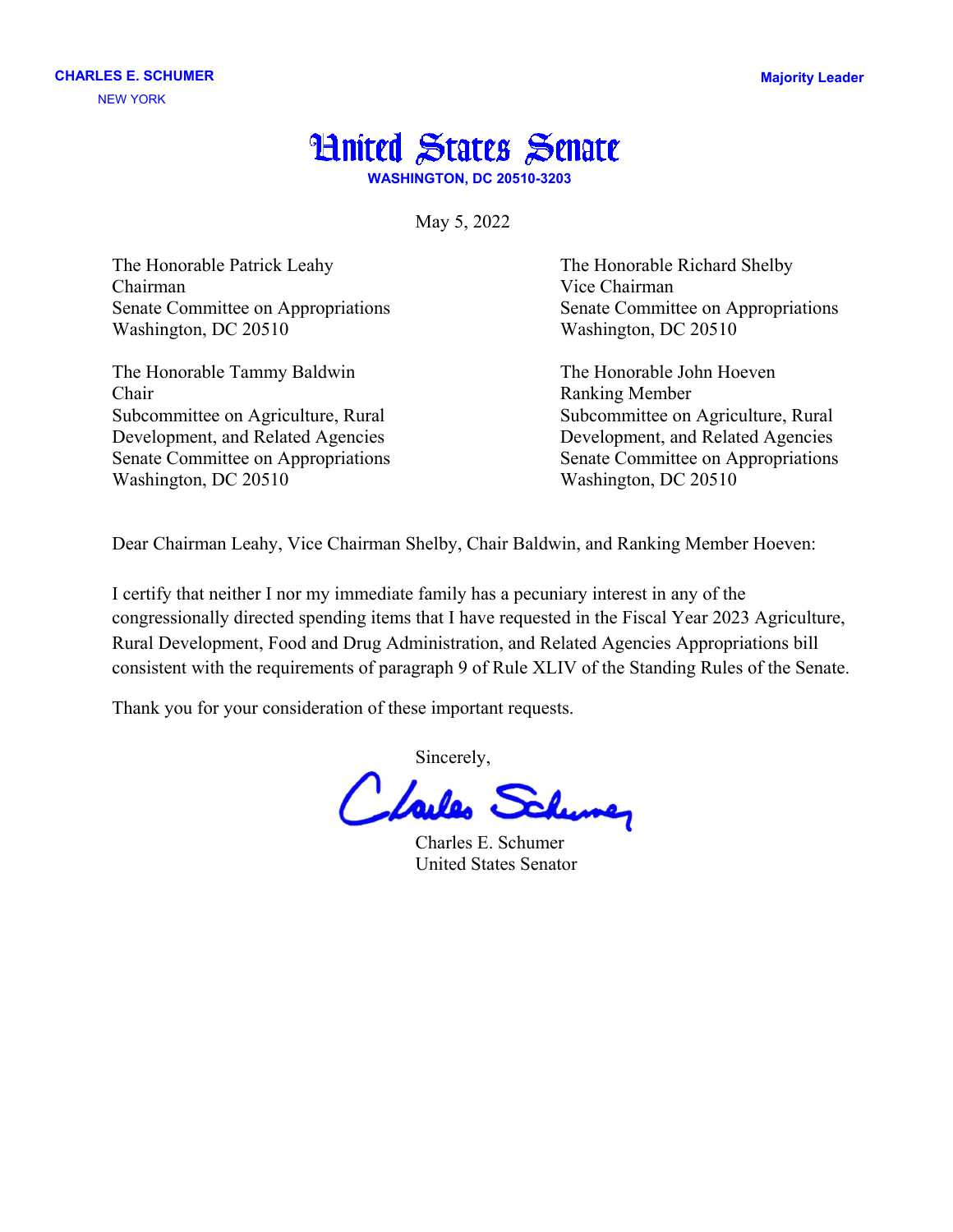## **Schumer, Charles(D-NY) Agriculture Congressionally Directed Spending Requests**

| <b>Recipient</b><br><b>Name</b>                           | <b>Project Purpose</b>                                                                                                                                                                                                                                                                                                                                                                                                                                                                                                                                                                                                                                                                                                                                                                                                                                                                                                                                                                                                                                                                                                                                                                                                                                                                                                                                                                                                                                                                                                                                                                                                                                                                                                                                                                                                                                                                                           | <b>Project Location</b>                                          | <b>Amount</b><br><b>Requested</b><br>(5000) |
|-----------------------------------------------------------|------------------------------------------------------------------------------------------------------------------------------------------------------------------------------------------------------------------------------------------------------------------------------------------------------------------------------------------------------------------------------------------------------------------------------------------------------------------------------------------------------------------------------------------------------------------------------------------------------------------------------------------------------------------------------------------------------------------------------------------------------------------------------------------------------------------------------------------------------------------------------------------------------------------------------------------------------------------------------------------------------------------------------------------------------------------------------------------------------------------------------------------------------------------------------------------------------------------------------------------------------------------------------------------------------------------------------------------------------------------------------------------------------------------------------------------------------------------------------------------------------------------------------------------------------------------------------------------------------------------------------------------------------------------------------------------------------------------------------------------------------------------------------------------------------------------------------------------------------------------------------------------------------------------|------------------------------------------------------------------|---------------------------------------------|
| National<br>September 11<br>Memorial &<br>Museum          | More than 400 swamp white oak trees fill the 8-acre Memorial<br>plaza, which has welcomed millions of visitors since its opening in<br>2011. Through meticulous care, the 9/11 Memorial has identified 28<br>trees that have become infected with a non-curable virus; 3 of these<br>28 trees are in declining condition and require replacement in order<br>to maintain the intended design aesthetic of the Memorial plaza.<br>These costs are for the trees' procurement, transportation to the<br>site, removal of the sick trees, and installation of new trees including<br>a crane.                                                                                                                                                                                                                                                                                                                                                                                                                                                                                                                                                                                                                                                                                                                                                                                                                                                                                                                                                                                                                                                                                                                                                                                                                                                                                                                       | 180 Greenwich<br>Street, New York<br>City, NY 10007 NY           | \$130                                       |
| Allegany<br>County<br>Industrial<br>Development<br>Agency | Funds will be used to develop the Crossroads to be shovel ready<br>site. Currently ACIDA is conducting the SEQR engineering review<br>and preliminary site design. Utility work including water and sewer<br>and access road and site development are also be design. Funds will<br>be used to install all facilites and utilities to develop the shovel<br>ready site.                                                                                                                                                                                                                                                                                                                                                                                                                                                                                                                                                                                                                                                                                                                                                                                                                                                                                                                                                                                                                                                                                                                                                                                                                                                                                                                                                                                                                                                                                                                                          | Allegany,<br>Cattaragus,<br><b>Steuben Counties</b><br><b>NY</b> | \$2,000                                     |
| Cambridge<br>Public Library                               | Expand building to provide more services to our rural community                                                                                                                                                                                                                                                                                                                                                                                                                                                                                                                                                                                                                                                                                                                                                                                                                                                                                                                                                                                                                                                                                                                                                                                                                                                                                                                                                                                                                                                                                                                                                                                                                                                                                                                                                                                                                                                  | Cambridge NY                                                     | \$500                                       |
| Finger Lakes<br>Community<br>College                      | "Funding will be used for the complete and detailed renovation of<br>Finger Lakes Community Colleges Greenhouse. The goal of this<br>project is to replace a thirty-seven-year-old greenhouse and provide<br>the students of Finger Lakes Community College access to a modern<br>3,780 square foot greenhouse that reflects current industry<br>standards. Once renovated, the greenhouse will provide students<br>and the community with a spacious, scientifically controlled learning<br>environment that will allow continuous monitoring and control of the<br>growing environment, with the ability to provide various growing<br>climates in different areas of the greenhouse. In addition to<br>expanding the size of the greenhouse facility, these enhanced<br>environmental controls will mirror those of current industry<br>standards in order to prepare our student for the work environment.<br>Funding for the demolition will include interior demolition of the<br>existing building, asbestos removal, exterior CMU removal,<br>Greenhouse removal, concrete masonry and slab removal, door and<br>frame removal, roofing removal, and miscellaneous site work<br>demolition.<br>Funding for the renovation will include structural fill, concrete<br>footing and foundation wall, waterproofing, foundation insulation,<br>underdrain, concrete faced insulation, flashing at an exterior wall, a<br>new concrete slab and interior paint.<br>The head house, storage and boiler room attached will include<br>funding for roofing insulation and membrane, roof edge flashing,<br>masonry repair, interior slab, interior partition, interior paint,<br>concrete faced insulation, new single door with hardware, new pair<br>of HM doors, new pair of AL doors.<br>Additional funding will be required for plumbing, HVAC services,<br>electrical power systems, electrical lighting. " | Canandaigua NY                                                   | \$3,500                                     |
| Fort Hill<br>Performing<br><b>Arts Center</b>             | Fort Hill Performing Arts Center will proceed with the refurbishment<br>and installation of a 1927 WurliTzer theatre pipe organ in our<br>recently renovated 1928 theatre.                                                                                                                                                                                                                                                                                                                                                                                                                                                                                                                                                                                                                                                                                                                                                                                                                                                                                                                                                                                                                                                                                                                                                                                                                                                                                                                                                                                                                                                                                                                                                                                                                                                                                                                                       | Canandaigua NY                                                   | \$162                                       |
| Madison<br>County                                         | Madison County acquired 62 acre Delphi Falls County Park in 2018<br>which features nearly 1 mile of access to Limestone Creek and is<br>highlighted by two amazing waterfalls: the 54 foot Upper Falls and<br>the 62 foot Lower Falls. Interest in the park by the public has been<br>overwhelming (despite the fact that it remains largely undeveloped)<br>and attendance has only been heightened by the COVID-19<br>Pandemic as people searched for healthy, active, and outdoor places<br>to visit, which is why it is our goal to use funds from this request to<br>create a visitors center/conference center.                                                                                                                                                                                                                                                                                                                                                                                                                                                                                                                                                                                                                                                                                                                                                                                                                                                                                                                                                                                                                                                                                                                                                                                                                                                                                            | Cazenovia, Madison<br>County NY                                  | \$3,000                                     |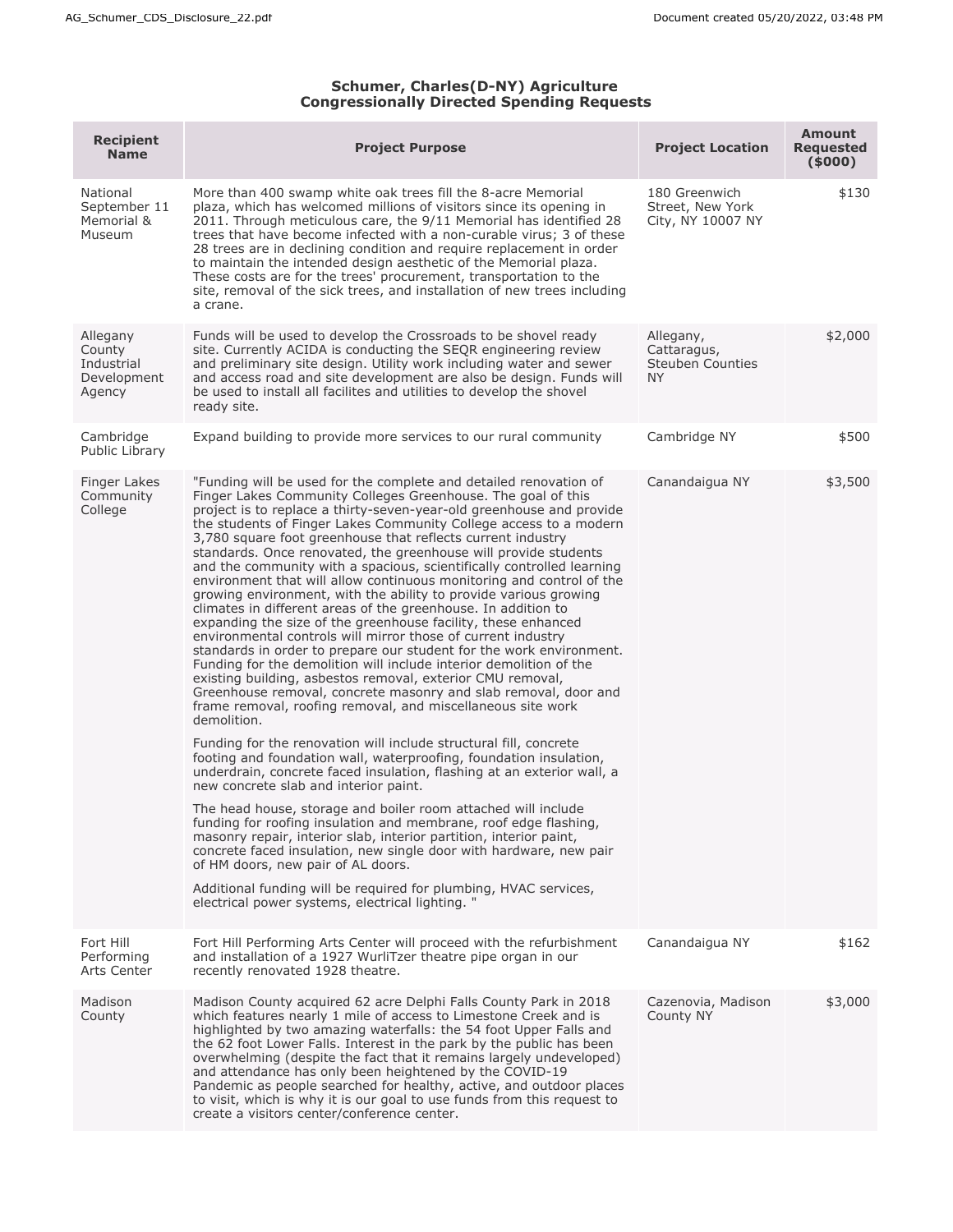| City of Batavia                                           | The City of Batavia is requesting funding from Rural Development<br>for the construction of a new Public Safety Facility/Police Station.<br>The new Police Station will be in the heart of the City's downtown,<br>purpose built to incorporate community oriented policing strategies,<br>and better serve the residents of the City.                                                                                                                                                                                                                                                                                                                                                                                                                       | City of Batavia NY                                                                               | \$2,500 |
|-----------------------------------------------------------|--------------------------------------------------------------------------------------------------------------------------------------------------------------------------------------------------------------------------------------------------------------------------------------------------------------------------------------------------------------------------------------------------------------------------------------------------------------------------------------------------------------------------------------------------------------------------------------------------------------------------------------------------------------------------------------------------------------------------------------------------------------|--------------------------------------------------------------------------------------------------|---------|
| Mulberry<br>House Senior<br>Center                        | automatic door installation to two building entrance doors and<br>restrooms.<br>revamp of parking lot and ada ramp on upper level for senior citizen<br>ease of access into building.                                                                                                                                                                                                                                                                                                                                                                                                                                                                                                                                                                        | City of Middletown<br>NY.                                                                        | \$65    |
| Cold Spring<br>Harbor<br>Laboratory                       | We are seeking funding to make repairs to an existing building in<br>order to accommodate the requirements of establishing a fully<br>functioning, robust Center for Plant Transformation, a critical facility<br>for plant research. CSHL's Center for Plant Transformation will serve<br>as a shared resource for plant biologist across the nation.                                                                                                                                                                                                                                                                                                                                                                                                       | Cold Spring Harbor<br>NY.                                                                        | \$835   |
| Dansville<br><b>YMCA</b>                                  | The Dansville YMCA is building a full-service facility in Dansville, NY<br>and seeks funds toward construction. The facility will include a<br>gymnasium, pool, fitness center, aerobics studios, arts studios,<br>childcare center, community space, and support spaces.                                                                                                                                                                                                                                                                                                                                                                                                                                                                                    | Dansville NY                                                                                     | \$3,000 |
| Delaware<br>County<br>Industrial<br>Development<br>Agency | Delaware County Industrial Development Agency is constructing a<br>2,700 sq ft geothermal and solar-powered carbon neutral<br>greenhouse, operable 12 months out of the year. This project will<br>help the supply of local food rise to post-COVID demand, as well as<br>serve as a demonstration project for other farmers and developers<br>interested in carbon neutral advanced agriculture, as the<br>greenhouse will utilize just 10% of the normal energy and land<br>needed to produce the same amount of crops.                                                                                                                                                                                                                                    | Delhi NY                                                                                         | \$150   |
| Greenbush<br>Youth Soccer<br>Club                         | Funds would be used to upgrade infrastructure around the field<br>including sewer, electrical, and paving, install all season artificial<br>turf on one field, install lights for night games, and build an indoor<br>structure for year round practices and games. These enhancements<br>would allow for the Greenbush Youth Soccer Club, in partnership<br>with the Columbia Lacrosse Club to host tournaments, attract more<br>kids to participate and play in the league, host clinics and training<br>and other development opportunities for youth athletes, open the<br>field up for use by other athletic leagues (baseball, softball, and<br>lacrosse), and create a regional hub attracting visitors from New<br>York, Vermont, and Massachusetts. | East Greenbush NY                                                                                | \$500   |
| Akwesasne<br>Boys & Girls<br>Club                         | The Akwesasne Boys & Girls Club, has been at the forefront of youth<br>development in the Akwesasne Mohawk Community for 20 years,<br>providing afterschool, summer, athletic, and meal programs. To<br>ensure our main Clubhouse, an old cigarette warehouse that was<br>renovated 20 years ago, continues to be a safe place for Mohawk<br>youth, we need the Senator's help securing funding to construct a<br>new building.                                                                                                                                                                                                                                                                                                                              | Fort Covington,<br>Hogansburg,<br>Bombay,<br>Rooseveltown,<br>Massena, Tri-Town,<br>Akwesasne NY | \$1,000 |
| Village of<br>Frankfort                                   | The major goal of the project is to transform the harbor into an<br>active marina. Recreational, boating and event space are the main<br>focus.                                                                                                                                                                                                                                                                                                                                                                                                                                                                                                                                                                                                              | Frankfort NY                                                                                     | \$125   |
| Wyoming<br>County<br>Community<br>Action                  | Funding is being requested for completion of the roof replacement<br>at our main office (6470 State Route 20A, Perry) with a metal,<br>lifetime warrantied roof to protect our biggest asset, our people. We<br>will be closing our Cornerstone Donation Center and moving those<br>services to our main office in order to best utilize our resources.                                                                                                                                                                                                                                                                                                                                                                                                      | Genessee, Orleans,<br>Wyoming NY                                                                 | \$40    |
| Wyoming<br>County<br>Community<br>Action                  | Requested funds would be utilized to remove the current remains of<br>the driveway and parking lot and replace it with new blacktop, at<br>our main office, located at 6470 State Route 20A, Perry, NY.                                                                                                                                                                                                                                                                                                                                                                                                                                                                                                                                                      | Genessee, Orleans,<br><b>Wyoming Counties</b><br><b>NY</b>                                       | \$150   |
| Delaware<br>Opportunities<br>Inc.                         | Funds will be used to support the development/construction of a<br>Child Advocacy Center at Delaware Opportunities to serve all of<br>Delaware County.                                                                                                                                                                                                                                                                                                                                                                                                                                                                                                                                                                                                       | Hamden NY                                                                                        | \$20    |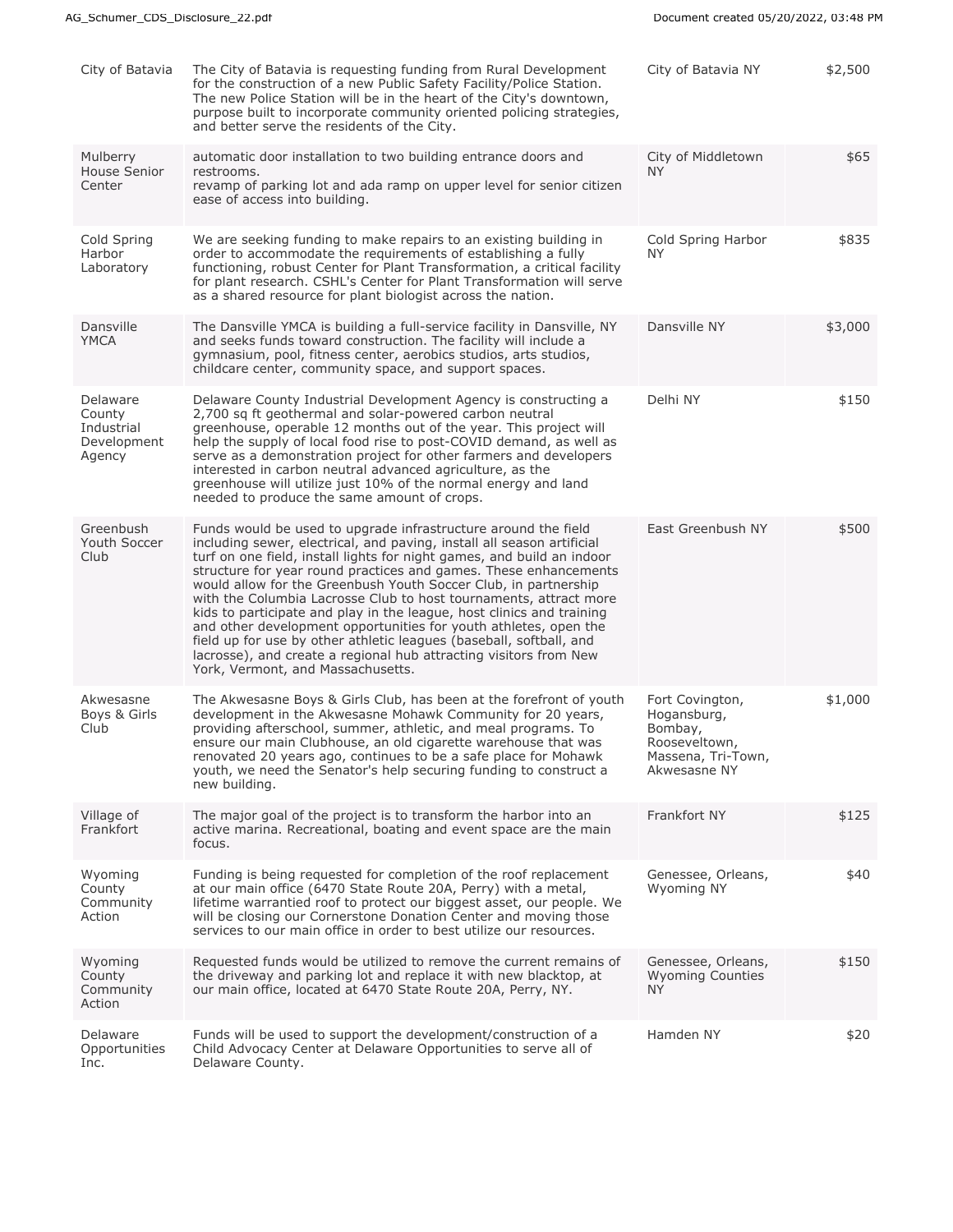| The Center<br>for Discovery,<br>Inc.              | The Center for Discovery is seeking funding for its Micro-Creamery<br>and Vegetation Revitalization Initiative. Funding would support the<br>creation of new full-time employment opportunities, specialized<br>support from community farming partners, the purchase of farm<br>equipment and materials, a dairy processing system, sixty gallon<br>bulk storage tank, a six goat bucket milking system, and<br>infrastructure and construction costs to create a milking parlor,<br>cheese making space, and bulk tank storage room in compliance<br>with Ag and Markets regulations.                                                                                                                                                                                            | Harris/Hurleyville<br>NY.                      | \$600   |
|---------------------------------------------------|------------------------------------------------------------------------------------------------------------------------------------------------------------------------------------------------------------------------------------------------------------------------------------------------------------------------------------------------------------------------------------------------------------------------------------------------------------------------------------------------------------------------------------------------------------------------------------------------------------------------------------------------------------------------------------------------------------------------------------------------------------------------------------|------------------------------------------------|---------|
| The Village of<br>Herkimer                        | The Village of Herkimer requires a direct relocation and construction<br>of their Department of Public Works Facility due to a poor 1950's<br>design, fire, and flooding issues. The funding requested will be used<br>to offset pre-construction design and development, professional<br>services, site development, Inspections, Utility Cost, Job Site<br>Consumables, and Permits.                                                                                                                                                                                                                                                                                                                                                                                             | Herkimer NY                                    | \$3,650 |
| Center for the<br>Arts of<br>Homer, Inc.          | The requested funds will be used for the repair, refurbishment, and<br>historical restoration of our 1893 (former church) concert venue. The<br>brick-and-sandstone building, while in good overall condition, has<br>numerous areas with eroded mortar, damaged or missing bricks,<br>water-damaged surfaces, worn-out flashing and wood trim, and<br>eroded sandstone trim. As the structure is part of the Old Homer<br>Village Historic District, we intend to restore the exterior to its<br>original condition.                                                                                                                                                                                                                                                              | Homer NY                                       | \$250   |
| Center for the<br>Arts of<br>Homer, Inc.          | "Center for the Arts of Homer, Inc. proposes to restore the Little<br>White Church, or former Calvary Episcopal Church, as closely as<br>possible to its 1832 exterior design, and to remodel and renovate its<br>interior to accommodate several new purposes: community center,<br>concert hall, community theater venue, and wedding chapel/banquet<br>hall. The primary use for the renovated building will be as a<br>community and performing arts center.<br>The building needs a new roof, foundation repair and stabilization,<br>some asbestos mitigation, stained glass window restoration, two<br>new porches, an ADA access ramp and entrance, new main steps,<br>ADA restrooms, a catering kitchen, new electrical service and wiring,<br>and new paint throughout." | Homer NY                                       | \$334   |
| Incorporated<br>Village of<br>Valley Stream       | Project funds will be used for the construction of a greenhouse and<br>education center to be located at a Village park. This center will<br>facilitate year-round opportunities for programs and classes geared<br>to promoting local gardening, native plantings, water conservation,<br>tree preservation, soil erosion prevention, and green infrastructure.                                                                                                                                                                                                                                                                                                                                                                                                                   | Incorporated<br>Village of Valley<br>Stream NY | \$1,500 |
| Racker Center                                     | The Neighborhood Depot is a new construction project that will host<br>4 Tioga County based nonprofits to share services to reduce<br>administrative costs, expand programs, create jobs and provide a<br>central location in a community that lacks public transportation.<br>Located in the Village of Owego and above the 500-year flood plain,<br>this 16,000 sq. ft. facility will serve the community as a disaster<br>recovery center in the instances of flooding, like the catastrophic<br>flooding in 2006 and 2011.                                                                                                                                                                                                                                                     | Ithaca NY                                      | \$750   |
| Adirondack<br>Mountain Club                       | With the Adirondack Mountain Club's acquisition of the Cascade<br>Cross Country Ski Center, we have an opportunity to build a<br>world-class educational facility and to fulfill a significant need for<br>visitor education in the Adirondack Park. However, to do so will<br>require substantial investment in the building, including updates for<br>energy efficiency and to retrofit the building as an educational<br>center.                                                                                                                                                                                                                                                                                                                                                | Lake Placid, Essex<br>County NY                | \$339   |
| Inlet<br>Volunteer<br>Emergency<br>Services, Inc. | Inlet Volunteer Emergency Services is requesting funds to expand<br>and upgrade our current facility to provide sleeping quarters, meet<br>ADA requirements and expand our Emergency Medical/Community<br>Paramedic program.                                                                                                                                                                                                                                                                                                                                                                                                                                                                                                                                                       | Limekiln Road Inlet<br><b>NY</b>               | \$909   |
| Millbrook<br>Library                              | The Library will make updates to its existing HVAC system that will<br>enable it to be more energy-efficient and increase accessibility.                                                                                                                                                                                                                                                                                                                                                                                                                                                                                                                                                                                                                                           | Millbrook NY                                   | \$500   |
| <b>SUNY</b><br>Morrisville                        | This project consists of three (3) robotic milking stations along with<br>the required software and accessories as well as four (4) manure<br>collectors. The project costs also include the necessary alterations to<br>the current SUNY Morrisville free stall barn in order to accommodate<br>this new equipment.                                                                                                                                                                                                                                                                                                                                                                                                                                                               | Morrisville NY                                 | \$2,274 |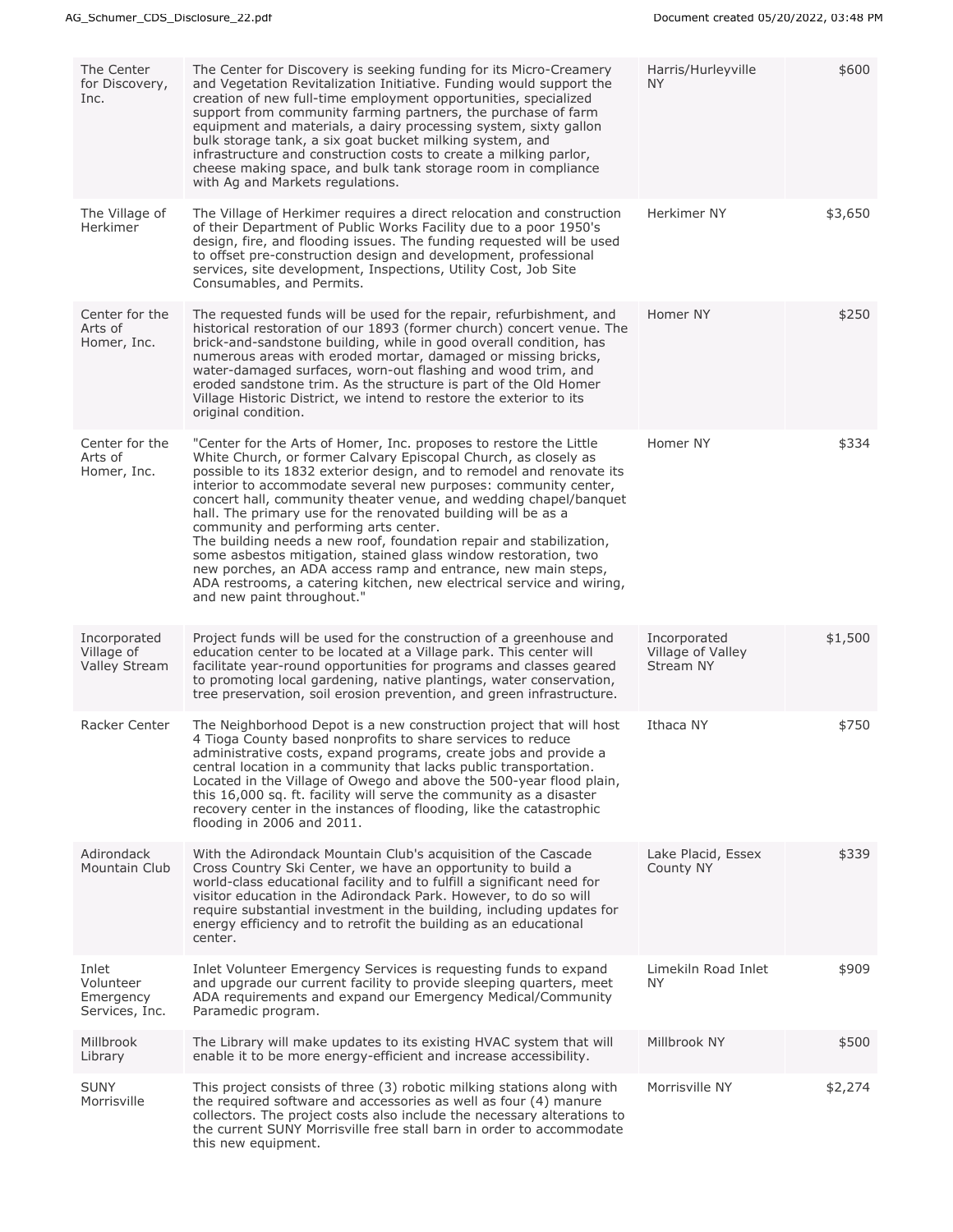| Hudson River<br>Park Trust                 | Hudson River Park is a model of a NYS Forest Action Plan-identified<br>strategy to turn underutilized public property in urban environments<br>into parkland that reintroduces trees to an otherwise built<br>environment. This project will advance the Action Plan further by<br>assessing the health and care of the 2,246-tree large urban forest in<br>Hudson River Park, bringing in trained arborists to evaluate the<br>trees, look for signs of pests and disease, perform immediate care<br>and make recommendations for future corrective actions.                                                                                                                                                                                                                                                                                                                                                                                                        | New York City,<br>West Side of<br>Manhattan NY                                        | \$145   |
|--------------------------------------------|----------------------------------------------------------------------------------------------------------------------------------------------------------------------------------------------------------------------------------------------------------------------------------------------------------------------------------------------------------------------------------------------------------------------------------------------------------------------------------------------------------------------------------------------------------------------------------------------------------------------------------------------------------------------------------------------------------------------------------------------------------------------------------------------------------------------------------------------------------------------------------------------------------------------------------------------------------------------|---------------------------------------------------------------------------------------|---------|
| City of<br>Ogdensburg                      | This application seeks funding to support the construction of the<br>Waterfront Park Pavilion.                                                                                                                                                                                                                                                                                                                                                                                                                                                                                                                                                                                                                                                                                                                                                                                                                                                                       | Ogdensburg NY                                                                         | \$750   |
| Ogdensburg<br>Bridge and<br>Port Authority | The Ogdensburg Bridge and Port Authority is seeking federal<br>assistance with the development of a new childcare facility in its<br>Commerce Park in Ogdensburg, NY. Childcare is a critical need for<br>working parents and this project will support those parents, local<br>businesses, and general business recruitment efforts for the region.<br>OBPA will own this space, and for operations, OBPA will work with a<br>licensed childcare provider.                                                                                                                                                                                                                                                                                                                                                                                                                                                                                                          | Ogdensburg,<br>Lisbon,<br>Oswegatchie,<br>Waddington,<br>Morristown, De<br>Peyster NY | \$2,100 |
| YMCA of the<br><b>Twin Tiers</b>           | The YMCA Outdoor Center will be located on the Olean YMCA<br>property, creating new green space and facilities that encourage<br>people to be active.                                                                                                                                                                                                                                                                                                                                                                                                                                                                                                                                                                                                                                                                                                                                                                                                                | Olean NY                                                                              | \$1,000 |
| <b>YMCA Center</b><br>of Rome              | The funds will be used to replace or repair many issues in our facility<br>that need work. The facility improvements will directly improve the<br>quality of programs and services throughout our organization.                                                                                                                                                                                                                                                                                                                                                                                                                                                                                                                                                                                                                                                                                                                                                      | Oneida NY                                                                             | \$130   |
| Otsego County                              | Otsego County, New York, in partnership with other agencies, seeks<br>funding to design and build an energy efficient facility for the<br>operation and maintenance of their highway and transportation<br>programs, storage of equipment and materials, and meeting,<br>training, and office space on property owed by ONC-BOCES, a<br>cooperative educational program, in the Town of Milford.<br>ONC-BOCES will utilize this opportunity for training and future<br>employment for students of their programs.                                                                                                                                                                                                                                                                                                                                                                                                                                                    | Otsego County NY                                                                      | \$1,000 |
| YMCA of<br>Greater<br>Rochester            | This request is being made for construction funding for a multi-use<br>facility in Painted Post that will provide critical programming for<br>aging adult services, family services, youth services, childcare<br>(through day camp) and physical/mental health wellness activity.                                                                                                                                                                                                                                                                                                                                                                                                                                                                                                                                                                                                                                                                                   | Painted Post NY                                                                       | \$1,500 |
| <b>Jefferson</b><br>County SPCA            | After The Maddie's Shelter Medicine Program Cornell University<br>Team noted several safety, health, and welfare concerns in the<br>kennel area of the Jefferson County SPCA (JCSPCA) Watertown, NY<br>kennel, JCSPCA formulated a plan to improve the conditions and<br>upgrade their shelter. JCSPCA is seeking funding for these<br>improvements to ensure the humane treatment of abandoned dogs<br>in JCSPCA's care.                                                                                                                                                                                                                                                                                                                                                                                                                                                                                                                                            | Pamelia NY                                                                            | \$415   |
| Town of<br>Pomfret, NY                     | The Town of Pomfret is seeking funding for the purchase and<br>renovation of an existing vacant building to serve as a new Town<br>Hall. The Town's current facility lacks appropriate space for all of the<br>Town's functions, so a larger building with appropriate space for the<br>Town's functions is being sought.                                                                                                                                                                                                                                                                                                                                                                                                                                                                                                                                                                                                                                            | Pomfret, Fredonia,<br>Dunkirk, Hanover,<br>Villanova NY                               | \$800   |
| North Country<br>Children's<br>Museum      | The North Country Children's Museum (NCCM) Second Floor<br>Expansion project will strengthen the Museum's role as a<br>transformational educational resource and economic driver for our<br>region. The project will double visitor capacity to 40,000 with a<br>second floor of permanent exhibits, an additional program room, a<br>family resource room, expanded office space, additional storage for<br>program materials, an elevator, additional bathroom facilities, a new<br>roof, and a remodeled museum entryway to accommodate the<br>required emergency exit stairs from the second floor. Requested<br>funds will be used for building renovation and construction in<br>addition to exhibit design, fabrication, and installation. The museum<br>currently serves children and families in a low-income,<br>geographically isolated rural community by providing access to high<br>quality STEAM education (science, tech, engineering, arts & math). | Potsdam NY                                                                            | \$250   |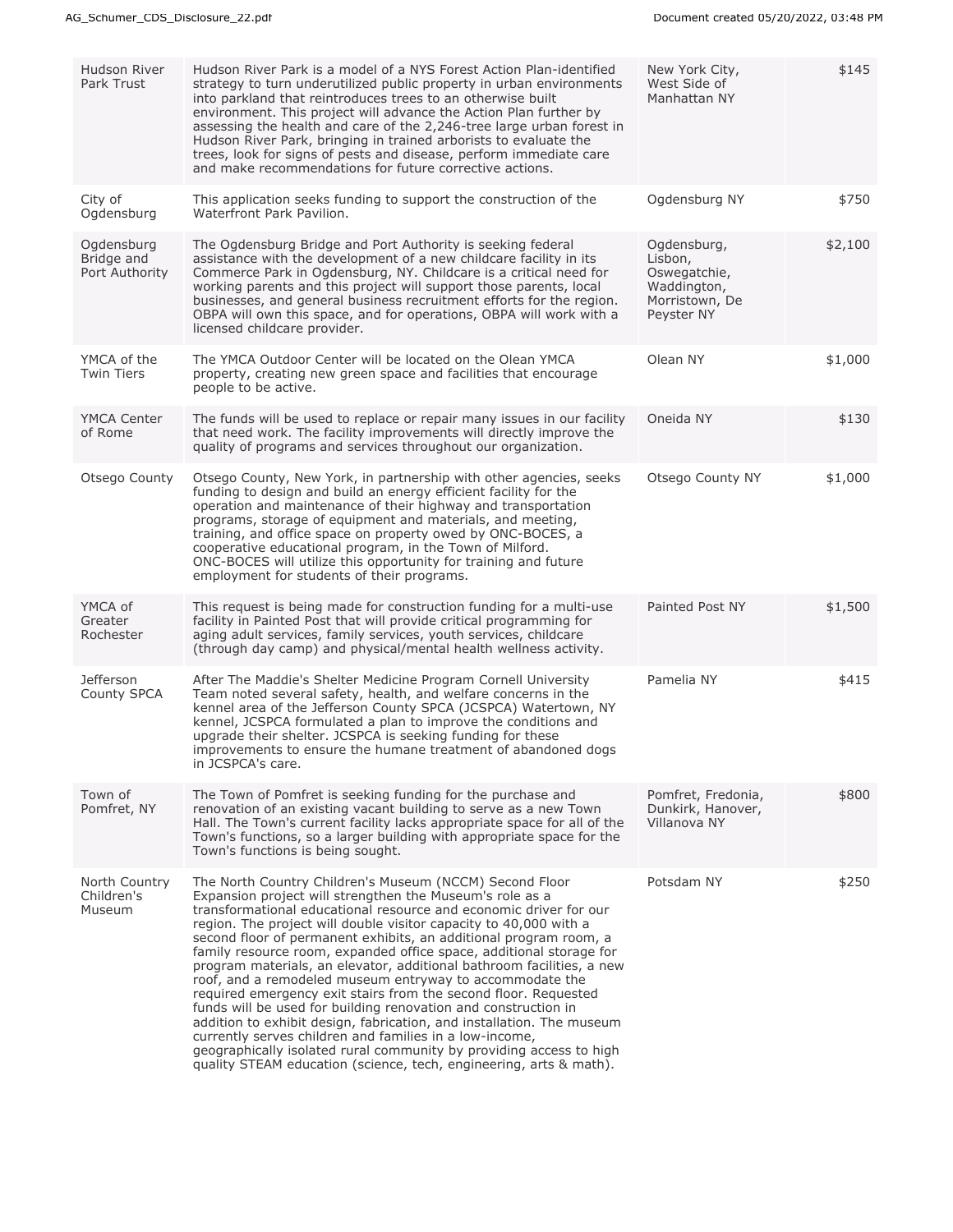| Cooperative<br>Development<br>Institute                   | Funding from this source will be used to act on the<br>recommendations of a May 2017 analysis to relocate the retail<br>business from its current location (2,500 square feet) to a new<br>location with 4,000 to 4,500 square feet of sales area within one<br>building. The overall size of a new Co-op building should be<br>approximately 7,000 square foot to include offices, a classroom or<br>meeting space, restrooms, back stock and general storage, a<br>walk-in cooler, a walk-in freezer, and bakery and deli production<br>areas; be fully ADA-compliant; be energy efficient; and, have a<br>loading dock easily accessed by delivery trucks ranging in size from<br>pick-ups to tractor trailers. According to the analysis, a new facility<br>at the ideal location (along Market St. near its intersection with<br>Sandstone Drive) will realize increased sales from \$1.8 million per<br>year to \$4.5 million within four years, adding jobs incrementally.         | Potsdam NY                                                    | \$250   |
|-----------------------------------------------------------|-------------------------------------------------------------------------------------------------------------------------------------------------------------------------------------------------------------------------------------------------------------------------------------------------------------------------------------------------------------------------------------------------------------------------------------------------------------------------------------------------------------------------------------------------------------------------------------------------------------------------------------------------------------------------------------------------------------------------------------------------------------------------------------------------------------------------------------------------------------------------------------------------------------------------------------------------------------------------------------------|---------------------------------------------------------------|---------|
| Volunteers of<br>America of<br>Western New<br>York, Inc.  | Volunteers of America (VOA) is requesting funds to build a 1/4 acre<br>hydroponic farm in the city of Rochester to provide healthy food for<br>the people we serve in our human services programs (including our<br>supportive housing programs for homeless individuals & families and<br>our Children's Center) and economically disadvantaged people living<br>in local neighborhoods. The farm, which will be built as a replicable<br>model for future city-based hydroponic farms, will provide healthy<br>food at affordable prices in an area of the city that is a known food<br>desert, and provide jobs, vocational training opportunities,<br>agritherapy for veterans experiencing PTSD and other mental health<br>issues, nutritional programs, and serve as an educational/life<br>sciences lab for programs held at Monroe Community College's<br>downtown campus as well as local schools, including VOA's<br>Pre-K/Head Start programs which serve 270+ children daily. | Rochester NY                                                  | \$1,000 |
| The Center<br>for Discovery,<br>Inc.                      | The Center for Discovery seeks funding toward site development<br>and equipment for its new Wellness Complex. This request is part of<br>a larger project that includes the complete transformation of the<br>former Frontier Insurance Building in Rock Hill, NY into a new<br>statewide Children's Specialty Hospital, an outpatient Article 28<br>health clinic, and an expansion of The Center's current special<br>education and daycare programs.                                                                                                                                                                                                                                                                                                                                                                                                                                                                                                                                   | Rock Hill NY                                                  | \$1,095 |
| <b>MELROSE</b><br><b>FIRE DISTRICT</b>                    | Congressional funds will be used to support the replacement of the<br>existing firehouse, originally built in 1953 with additions made in<br>1970, 1991 and 1999, due to significant structural, mechanical,<br>electrical and ADA deficiencies consistent with the lifecycle of the<br>various building sections. The project cost of \$4.5 million approved<br>by the community's residents in 2021, is currently projected by the<br>Fire District's architects to have increased between \$500,000 and<br>\$1,000,000 due to the current economic climate.                                                                                                                                                                                                                                                                                                                                                                                                                            | Schaghticoke,<br>Pittstown,<br>Brunswick,<br>Mechanicville NY | \$1,000 |
| Save the<br>Sherburne Inn<br>Restoration<br>Project, Inc. | Requested funds will be used for kitchen buildout (first floor); repair<br>of kitchen roof and west exterior wall of the building; elevator<br>addition on west side of building; and buildout of sleeping rooms on<br>second floor. Unexpended funds (approximately \$400,000) from the<br>ESD Restore New York grant will be added to CDS funds, which will<br>enable SSIRP to complete all of the above and open the Inn for<br>business because it will then have a functioning restaurant and bar<br>and one floor of sleeping rooms to offer the public.                                                                                                                                                                                                                                                                                                                                                                                                                            | Sheburne NY                                                   | \$1,000 |
| Silver Bay<br>YMCA                                        | Funds supporting this project will be used to make greatly needed<br>capital improvements to Silver Bay YMCA's 118-year-old wellness<br>center, Fisher Gymnasium, in order to better serve our community.<br>Renovations to the structure, air regulation system, plumbing<br>infrastructure, roof and existing activity and meeting spaces will<br>create a winterized, year-round facility that will offer programming<br>designed to improve the health and wellbeing of seniors, youth,<br>families, and adults within the rural communities of Silver Bay,<br>Hague and Ticonderoga.                                                                                                                                                                                                                                                                                                                                                                                                 | Silver Bay NY                                                 | \$1,100 |
| Village of<br>Stamford                                    | The Village of Stamford wishes to expand its current Village Hall into<br>the adjacent property, which holds two building and is already<br>owned by the village. The Village would like to use the new<br>property, which it already purchased in 2019, as an art gallery and<br>exhibition space, as well as offices for civic-focused not-for-profit<br>entities, such as the Stamford Business Alliance, Stamford Historical<br>Society and Mount Utsayantha Regional Arts League (Mural). The<br>main residential building is severely blighted and needs major<br>renovation and restoration to become a usable space, which is what<br>project funds will be used for. Once completed the property will<br>create a "Village Hall Campus" where residents can visit, hold events<br>and manage any Village and Community affairs.                                                                                                                                                  | Stamford NY                                                   | \$330   |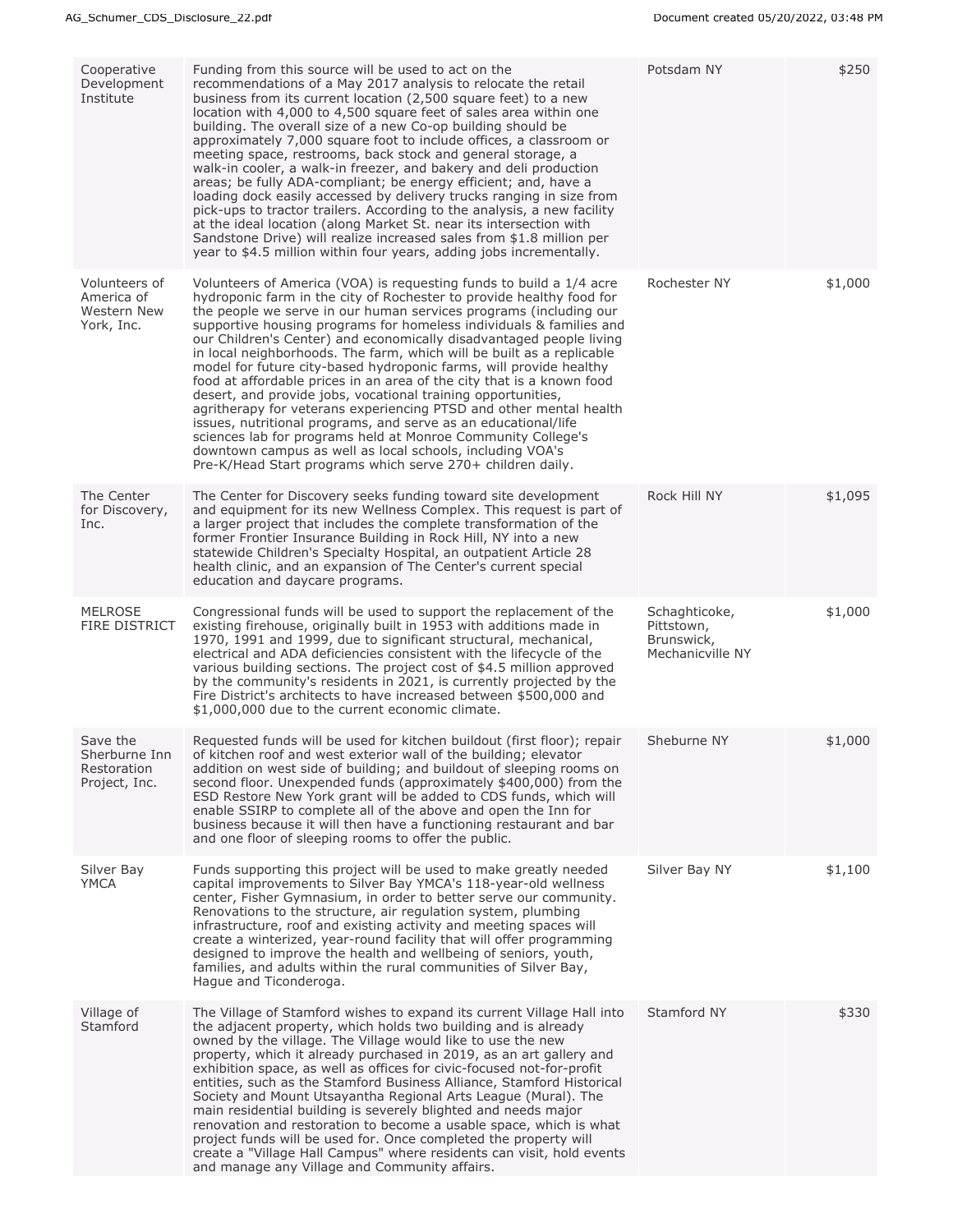| Paul Smith's<br>College of Arts<br>and Sciences | The project will upgrade and expand the Paul Smith's College<br>Adirondack Watershed Institutes' (PSC AWI) environmental<br>laboratory capabilities to detect and address threats to clean water<br>in northern New York and strengthen STEM related career training<br>for rural students across the north country through the addition of a<br>dedicated STEM learning laboratory and associated programmatic<br>spaces to PSC AWI's existing facility.                                                                                                                                                                                                                                                                                                                                                                                                                                                                                                              | State Routes 86 &<br>30, Paul Smiths,<br>NY 12970; Town of<br><b>Brighton NY</b> | \$1,000 |
|-------------------------------------------------|------------------------------------------------------------------------------------------------------------------------------------------------------------------------------------------------------------------------------------------------------------------------------------------------------------------------------------------------------------------------------------------------------------------------------------------------------------------------------------------------------------------------------------------------------------------------------------------------------------------------------------------------------------------------------------------------------------------------------------------------------------------------------------------------------------------------------------------------------------------------------------------------------------------------------------------------------------------------|----------------------------------------------------------------------------------|---------|
| New York<br>Farm Viability<br>Institute         | The New York Farm Viability Institute (NYFVI) is a small 501.c.3<br>nonprofit with a ten member, all farmer, all volunteer board of<br>directors that uses a proprietary technology platform as the<br>backbone of its grant application, review, selection, and<br>management process. An upgraded platform will allow the<br>organization greater flexibility to design and efficiently implement<br>new grant program ideas to better serve NY agriculture. The<br>proposed funding will also build the capacity to recruit more, and<br>more diverse, farmers into the proposal review and selection<br>process.                                                                                                                                                                                                                                                                                                                                                   | Syracuse NY                                                                      | \$389   |
| Town of<br><b>Brunswick</b>                     | The Town is seeking funds for the rehabilitation of the Van<br>Derheyden Dam. The project will address the deficiencies of the<br>existing structure and eliminate the potential hazards caused should<br>there be a dam failure or breach.                                                                                                                                                                                                                                                                                                                                                                                                                                                                                                                                                                                                                                                                                                                            | Town of Brunswick<br><b>NY</b>                                                   | \$2,000 |
| Town of<br>Champion                             | Requested funds for this project will be used to construct a highway<br>facilities salt storage building at the Town of Champion to minimize<br>the amount of salt being released into nearby waterbodies.                                                                                                                                                                                                                                                                                                                                                                                                                                                                                                                                                                                                                                                                                                                                                             | Town of Champion<br>NY.                                                          | \$475   |
| Upper<br>Saranac<br>Foundation                  | The Upper Saranac Foundation (USF) acquired the Bartlett Carry<br>Dam in 1993 and has operated and maintained it since. This critical<br>structure maintains water levels for Upper Saranac Lake, supporting<br>recreation, wildlife preservation, fishing, and navigation; the dam<br>also provides essential protection and safety to downstream<br>communities. In 2018, repairs to the Bartlett Carry Dam stabilized<br>and secured its short-term future. USF, its Board, and its supporters<br>are now working to stabilize the dam for the next century. The cost<br>of the needed repairs is \$1,800,000.                                                                                                                                                                                                                                                                                                                                                      | Town of<br>Harrietstown NY                                                       | \$1,500 |
| Town of<br>Richford                             | The funds will be used to supplement our capital project fund so we<br>can build a new ADA-compliant, energy-efficient town hall with<br>adequate office space to replace an inadequate town hall retrofitted<br>in 1973 from the old town highway barn, built in 1938.                                                                                                                                                                                                                                                                                                                                                                                                                                                                                                                                                                                                                                                                                                | Town of Richford NY                                                              | \$382   |
| Village of<br>Homer                             | An update and an upgrade to the playground area of the Village's<br>largest municipal park.                                                                                                                                                                                                                                                                                                                                                                                                                                                                                                                                                                                                                                                                                                                                                                                                                                                                            | Village of Homer NY                                                              | \$69    |
| Village of<br>Homer                             | The acquisition of a Combination Single Engine Sewer Cleaner with<br>Hydro-static Driven Vacuum System Mounted on a Heavy Duty<br>Freight-liner Truck Chassis to replace an older model nearly twenty<br>years in use.                                                                                                                                                                                                                                                                                                                                                                                                                                                                                                                                                                                                                                                                                                                                                 | Village of Homer NY                                                              | \$300   |
| Village of<br>Honeoye Falls                     | Funding for this critical project will specifically be used for<br>construction of a new fire hall for the Honeoye Falls Fire<br>Department. The Honeoye Falls Fire Department is a village<br>department and 100 percent volunteer. The current fire hall is over<br>50 years old is in poor condition and does not generally meet<br>current requirements for emergency services response or<br>preparation.                                                                                                                                                                                                                                                                                                                                                                                                                                                                                                                                                         | Village of Honeoye<br>Falls NY                                                   | \$8,000 |
| Village of<br>Sidney                            | The grant will be used to install a PVC membrane lining in the<br>municipal pool and make piping improvements.                                                                                                                                                                                                                                                                                                                                                                                                                                                                                                                                                                                                                                                                                                                                                                                                                                                         | Village of Sidney NY                                                             | \$100   |
| Village of<br>Westfield                         | The current Water Treatment Plant Garage does not meet the needs<br>of the Village. The garage is undersized for the amount of<br>equipment and vehicles required by the Water Department. The<br>building is old and in very bad condition. The building and site are<br>not ADA compliant and have very poor working conditions for the<br>staff. There is not enough room to work and store all the required<br>materials, parts and vehicles that are constantly in use. It is<br>extremely difficult to work in the current conditions and projects<br>take longer to complete as the building does not provide proper<br>areas to work. To ensure that the treatment plant and all water<br>mains and appurtenances are maintained, the Village needs<br>adequate storage space for all materials and vehicles required to<br>support the water system. The new garage will be approximately<br>1,600 square feet and will house vehicles, an assembly area, ADA | Village of Westfield<br><b>NY</b>                                                | \$1,024 |